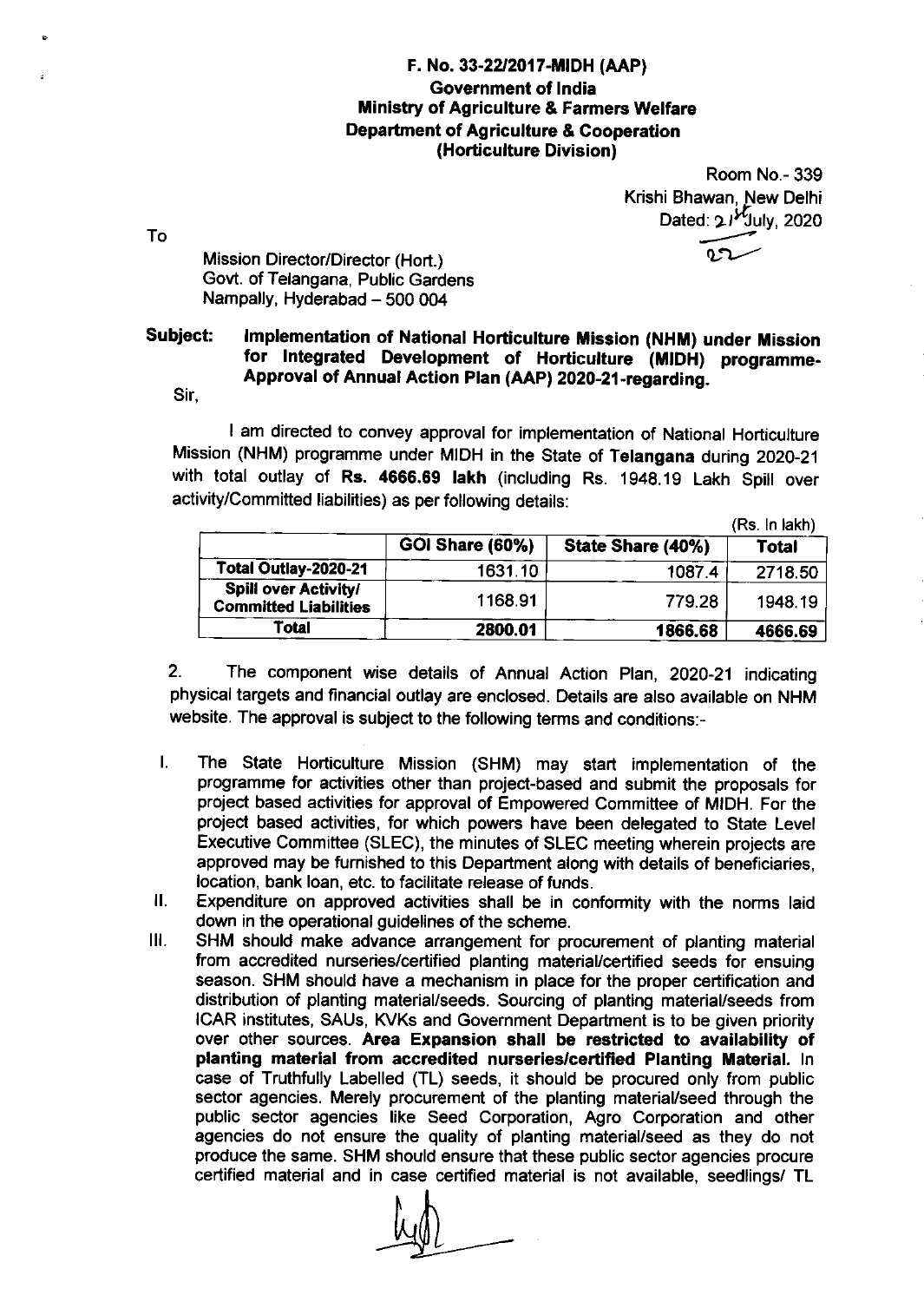seeds are to be procured only from ICAR institutes, SAUs, KVKs and Government Departments.

- tv. More focus is to be given on enhancing productivity of horticulture crops for the holistic development supported with infrastructure for Pre- and Post- Harvest Management and Marketing.
- To improve the productivity of existing old and senile orchards, there is need to V. identify gaps and revise the existing strategy for achieving the desired results. A proper mechanism needs to be devised to disseminate technology and train farmers on rejuvenation technology. Exposure visit of farmers should be organized to those institutes/places where rejuvenation technology has been developed and also adopted by the farmers. Chief Consultants under NHM will visit the State and discuss this matter with the SHM.
- vl. The programme for protected cultivation and lining of Community tanks/ponds should be taken up in close coordination with the Precision Farming Development Centre (PFDC) in the State.
- vil Protected Cultivation of vegetables should be promoted under NHM in clusters around major cities/metros. These clusters may be provided with other infrastructural facilities like pre-cooling units, cold storages, reefer vans, vending carts etc. and marketing arrangements may be tied up by linking with cooperatives/private retail chains like SAFAL, farmer markets.
- VIII. Organic farming should be linked to certification. No separate funds will be provided for adoption of organic farming alone. Arrangements should also be made by the SHM or concerned agency for the marketing of organic produce. Selection of Service Provider Agencies is to be done by adoption of competitive bidding.
	- IX. IPM measures should be need based and are to be taken after clearly identifying the problem of pests/disease in the clusters. INM measures are to be adopted in the clusters to correct soil deficiency and reduce excessive dependence on chemical fertilizers.
	- The creation of water harvesting structure should be implemented in conjunction with Mahatma Gandhi National Rural Employment Guarantee Scheme (MNREGA) wherever feasible and should be compulsorily linked with the new area expansion and micro-irrigation programmes.  $X_{n}$
	- XI For implementation of horticulture mechanization, PHM, marketing and mobile/primary processing activities, SHM should make efforts to organize selfhelp groups, farmers' interest groups, growers association at local level and also involve Panchayats, Cooperatives, Producers Company etc. ln this regard, SHM is to play pro-active role and should appoint one senior level officer as nodal officer and make him responsible for these components.
- XII. Efforts should also be made for the buyback arrangements of the horticulture produce.
- xlll SHM should involve State Agricultural University and ICAR lnstitutes in the State for the extension activities under NHM.
- XIV. SHM shall document the Annual Report and success stories and furnish them to DAC&FW.
- The SHM should also conduct lmpact Evaluation Study through independent organization of repute in the State. XV
- XVI While implementing the NHM programme, convergence and synergy should be ensured with the other schemes like Micro lrrigation, RKVY, PKVY, MNREGS, National Mission on Medicinal Plants, AEZs of APEDA, Tribal Sub Plan, Mega Food Parks of Ministry of Food Processing lndustries, Watershed Development Programmes, BRGF and Schemes of the State Government.
- xvil The Audited Statement of Accounts (ASA) for 2018-19 and Utilization Certificate for 2O19-2O, if not submitted so far, should be furnished to facilitate release of funds during 2020-21.
- According to the provisions of the Fiscal Responsibilities and Budget Management (FRBM) Act, 2003 and Rules thereof, regular feedback from the xvilt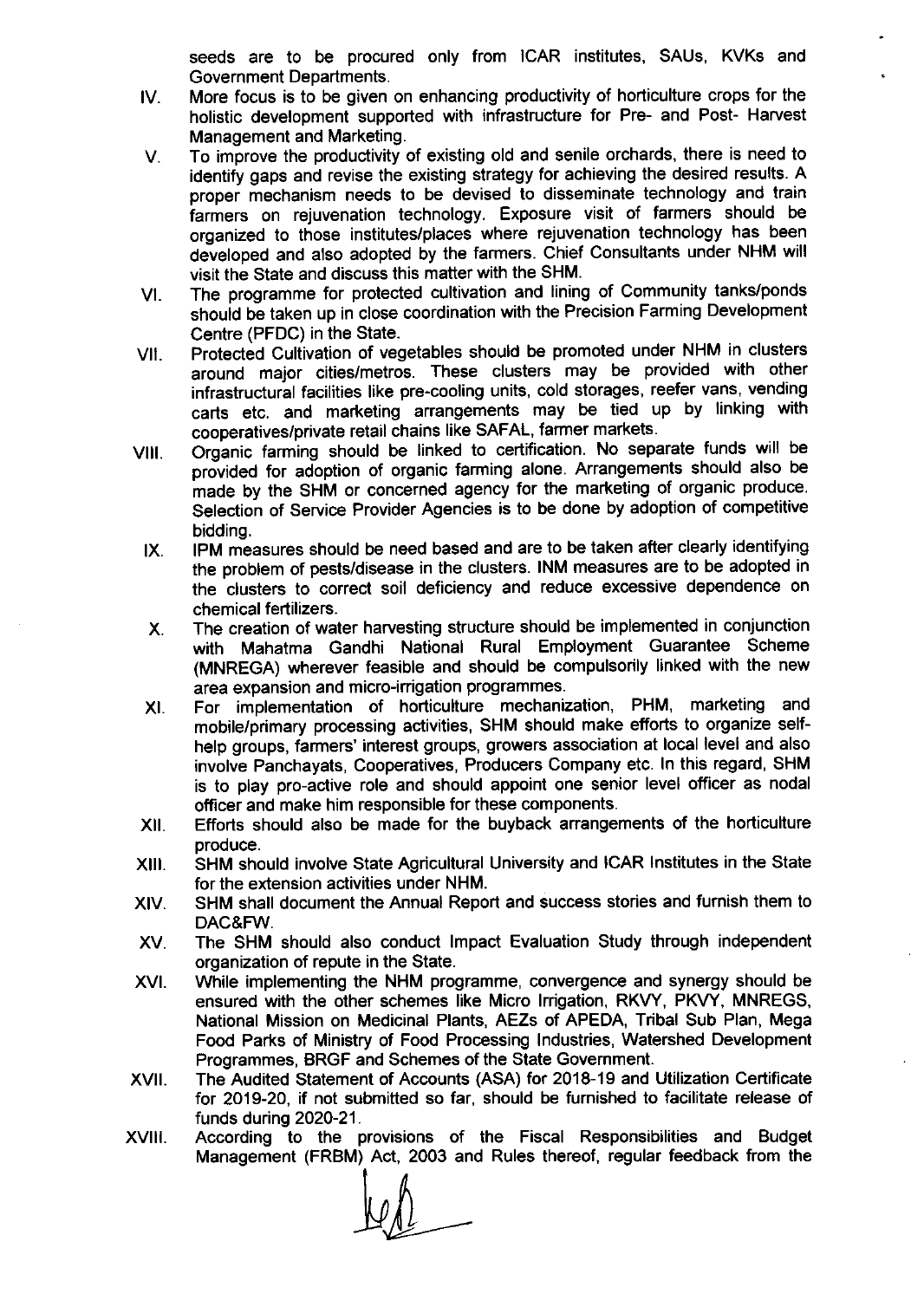implementing agencies on the physical and financial progress of the activities is necessary for periodical review.

- XIX. The monthly physical and financial progress may be posted on the website www.midh.gov.in by the  $5<sup>th</sup>$  of every month and certified hard copy be furnished to this Department by the  $10<sup>th</sup>$  of every month following the month under report.. Status of project based proposals need also to be uploaded on NHM website.
- xx. Expenditure reported in the Utilization Certificate should match with the progress reported in HORTNET/DBT portal and will be used to consider the request from State for release of funds.
- XXI. SHM should ensure that all capacity building programs should be as per Qualification Pack (QP) of ASCI and only needs to be run in ASCI accredited training lnstitutes. Required entry of achievement needs to be done on skill lndia portal.
- $XXII$ . It may be noted that the release of funds would be subject to the furnishing of requisite information as mentioned above. In addition to that, a mid-term review would be undertaken at appropriate time.

3. In view of the directions of Department of Expenditure, Government of India,<br>SHM is requested to restrict the expenditure under Mission Management activities to bare minimum and need based only.

4. No purchase of vehicles is permitted from the funds of MIDH.

5. Approval of AAP may be reviewed/revised at any point of time depending upon availability of budgetary resources in view of prevailing situation due to COVID 19.

Encl: as above

Y**o**urs faithfully,

*J*∣o′)<br>(umar) (DhruЪ l Under Secretary to the Government of lndia Ph. No.011-23382773 Email: midhaap@gmail.com

Copy to:

1 Tech. Dir.(NlC) for uploading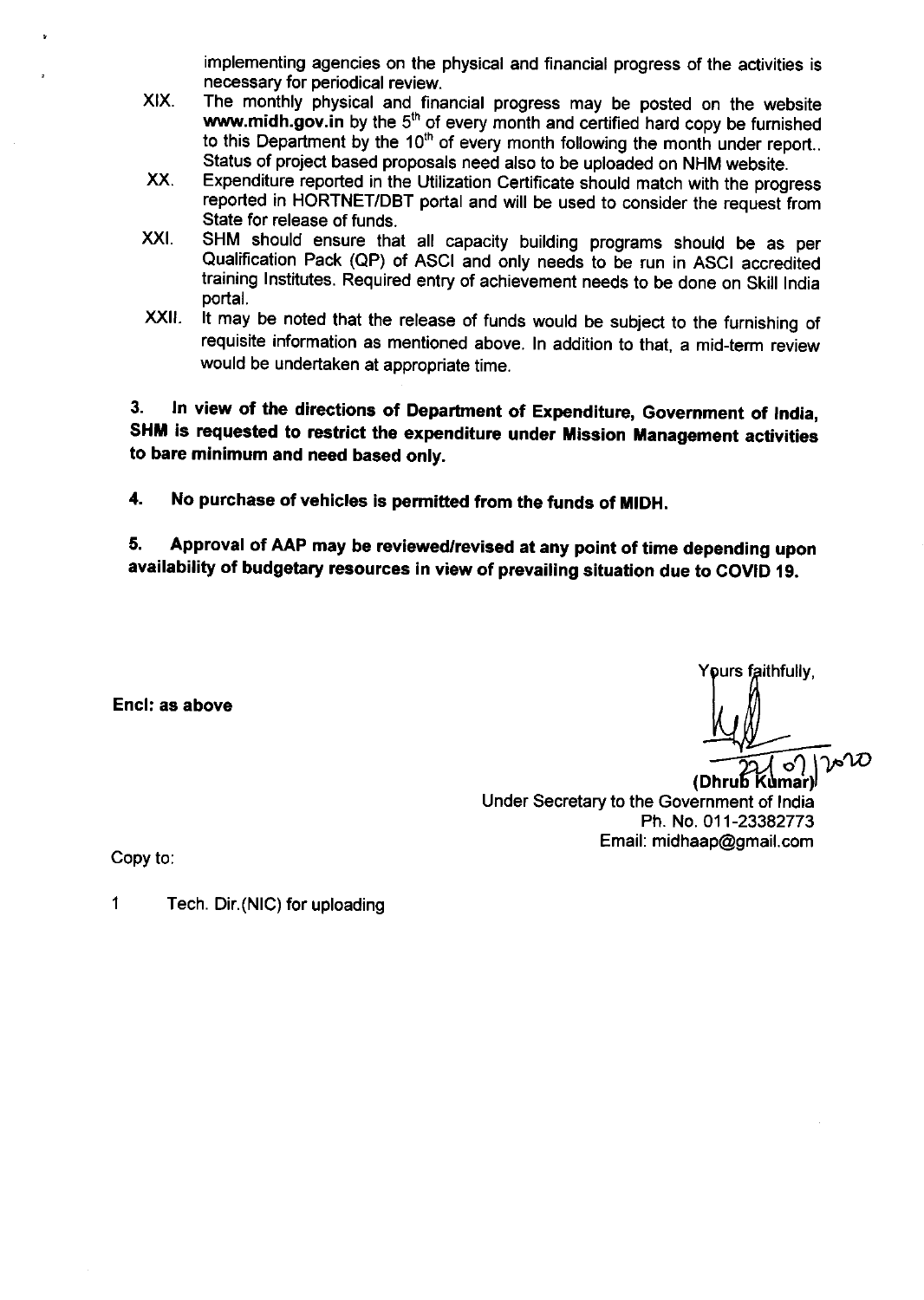|                                                                                                                                                                                                                                                                                                                                                                                                                                                                                                                                                                                                                                                                                                                                                                                                                                                                                                                                                                                                                                                                                                                                                                                                                                                                                                                                                                                                                                                                                                                                                                                                                                                                                                                                                                                                                                                                                                                                                                                                                                                                                                                                                                                                                                                                                                                                                                                                                                                                                                                    |                                        |                |      | 2718.50 | 1631.10 | 1087.40 |      | #REFI                |
|--------------------------------------------------------------------------------------------------------------------------------------------------------------------------------------------------------------------------------------------------------------------------------------------------------------------------------------------------------------------------------------------------------------------------------------------------------------------------------------------------------------------------------------------------------------------------------------------------------------------------------------------------------------------------------------------------------------------------------------------------------------------------------------------------------------------------------------------------------------------------------------------------------------------------------------------------------------------------------------------------------------------------------------------------------------------------------------------------------------------------------------------------------------------------------------------------------------------------------------------------------------------------------------------------------------------------------------------------------------------------------------------------------------------------------------------------------------------------------------------------------------------------------------------------------------------------------------------------------------------------------------------------------------------------------------------------------------------------------------------------------------------------------------------------------------------------------------------------------------------------------------------------------------------------------------------------------------------------------------------------------------------------------------------------------------------------------------------------------------------------------------------------------------------------------------------------------------------------------------------------------------------------------------------------------------------------------------------------------------------------------------------------------------------------------------------------------------------------------------------------------------------|----------------------------------------|----------------|------|---------|---------|---------|------|----------------------|
|                                                                                                                                                                                                                                                                                                                                                                                                                                                                                                                                                                                                                                                                                                                                                                                                                                                                                                                                                                                                                                                                                                                                                                                                                                                                                                                                                                                                                                                                                                                                                                                                                                                                                                                                                                                                                                                                                                                                                                                                                                                                                                                                                                                                                                                                                                                                                                                                                                                                                                                    |                                        |                |      |         |         |         |      |                      |
| Annual Action Plan of Telangana, 2020-21<br>Action Plan 2020-21<br>AAP 2020-21<br><b>Spill Over</b><br>S. No<br><b>Activity</b><br><b>Maximum</b><br><b>Pattern of Assistance</b><br>Fin.<br><b>GOI Share</b><br><b>Phy</b><br><b>State</b><br><b>Phy</b><br>Fin.<br>permissible<br>Outlay<br><b>Target</b><br>60%<br><b>Share</b><br>Outlay<br><b>Target</b><br>cost<br>40%<br>$\blacksquare$<br>$\mathbf{2}$<br>3.<br>6<br>$\overline{7}$<br>4<br>8<br>6<br>Plantation Infrastructure and Development<br>-1<br><b>Production of planting material Public Sector</b><br>Hi-tech nursery (4ha)<br>a) Public Sector<br>Rs. 25.00 lakh/ha<br>100% to public sector limited to Rs 100<br>12.50 Project to be submitted<br>0.00<br>0.00<br>0.00<br>lakh/unit and in case of private sector, credit<br>linked back-ended subsidy @ 40% of cost,<br>subject to a maximum of Rs. 40 lakh/unit, for<br>a maximum of 4 ha. as project based activity<br>on prorata basis. Each nursery will produce<br>a minimum of 50,000 numbers per hectare of<br>mandated perennial fruit crops/ tree spices/<br>aromatic trees/plantation crops per year, duly<br>certified for its quality.<br>Seed infrastructure<br>a) Public sector<br>Rs. 200.00 lakh<br>0.00<br>0.00<br>0.00<br>0.00<br>100% of cost<br>b) Private sector<br>50% of cost<br>Rs. 200.00 lakh<br>0.00<br>0.00<br>0.00<br>50.00<br>1<br>Sub-total Planting material<br>0.00<br>1.00<br>0.00<br>0.00<br>62.50<br>0.001<br>$\mathbf{2}$<br><b>Establishment of new gardens / Area Expansion</b><br>Fruit crops other than cost intensive crops using normal spacing (For a maximum area of 4 ha per beneficiary)<br><b>Fruits - Perennials</b><br>(a) Cost intensive crops<br>v) Banana (TC)<br>a) Integrated package with<br>Rs. 3.00 lakh/ha<br>Maximum of Rs. 1.20 lakh/ha (40 % of cost)<br>0.00<br>0.00<br>0.00<br>0.00<br>drip irrigation.<br>for meeting the expenditure on planting<br>material and cost of material for drip system,<br>INM/IPM etc., in 2 installments (75:25).<br>b) Without integration<br>Rs. 1.25 lakh/ha.<br>Max. of Rs. 0.50 lakh per ha, (40% of cost)<br>450<br>138.33<br>83.00<br>55.33<br>for meeting the expenditure on planting<br>material and cost of INM/IPM in 2<br>installments (75.25).<br>For (a) and (b) above, in the case of TSP<br>areas, Andaman & Nicobar and<br>Lakshadweep Islands, assistance will be @<br>50% of cost in 2 installments (75:25).<br>Sub total<br>450<br>138.33<br>83.00<br>55.33<br>0l<br>0.00 |                                        | (Rs. in Lakhs) |      |         |         |         |      |                      |
|                                                                                                                                                                                                                                                                                                                                                                                                                                                                                                                                                                                                                                                                                                                                                                                                                                                                                                                                                                                                                                                                                                                                                                                                                                                                                                                                                                                                                                                                                                                                                                                                                                                                                                                                                                                                                                                                                                                                                                                                                                                                                                                                                                                                                                                                                                                                                                                                                                                                                                                    |                                        |                |      |         |         |         |      |                      |
|                                                                                                                                                                                                                                                                                                                                                                                                                                                                                                                                                                                                                                                                                                                                                                                                                                                                                                                                                                                                                                                                                                                                                                                                                                                                                                                                                                                                                                                                                                                                                                                                                                                                                                                                                                                                                                                                                                                                                                                                                                                                                                                                                                                                                                                                                                                                                                                                                                                                                                                    |                                        |                |      |         |         |         |      | <b>Remarks</b>       |
|                                                                                                                                                                                                                                                                                                                                                                                                                                                                                                                                                                                                                                                                                                                                                                                                                                                                                                                                                                                                                                                                                                                                                                                                                                                                                                                                                                                                                                                                                                                                                                                                                                                                                                                                                                                                                                                                                                                                                                                                                                                                                                                                                                                                                                                                                                                                                                                                                                                                                                                    |                                        |                |      |         |         |         |      |                      |
|                                                                                                                                                                                                                                                                                                                                                                                                                                                                                                                                                                                                                                                                                                                                                                                                                                                                                                                                                                                                                                                                                                                                                                                                                                                                                                                                                                                                                                                                                                                                                                                                                                                                                                                                                                                                                                                                                                                                                                                                                                                                                                                                                                                                                                                                                                                                                                                                                                                                                                                    |                                        |                |      |         |         |         |      |                      |
|                                                                                                                                                                                                                                                                                                                                                                                                                                                                                                                                                                                                                                                                                                                                                                                                                                                                                                                                                                                                                                                                                                                                                                                                                                                                                                                                                                                                                                                                                                                                                                                                                                                                                                                                                                                                                                                                                                                                                                                                                                                                                                                                                                                                                                                                                                                                                                                                                                                                                                                    |                                        |                |      |         |         |         |      |                      |
|                                                                                                                                                                                                                                                                                                                                                                                                                                                                                                                                                                                                                                                                                                                                                                                                                                                                                                                                                                                                                                                                                                                                                                                                                                                                                                                                                                                                                                                                                                                                                                                                                                                                                                                                                                                                                                                                                                                                                                                                                                                                                                                                                                                                                                                                                                                                                                                                                                                                                                                    |                                        |                |      |         |         |         |      |                      |
|                                                                                                                                                                                                                                                                                                                                                                                                                                                                                                                                                                                                                                                                                                                                                                                                                                                                                                                                                                                                                                                                                                                                                                                                                                                                                                                                                                                                                                                                                                                                                                                                                                                                                                                                                                                                                                                                                                                                                                                                                                                                                                                                                                                                                                                                                                                                                                                                                                                                                                                    |                                        |                |      |         |         |         |      |                      |
|                                                                                                                                                                                                                                                                                                                                                                                                                                                                                                                                                                                                                                                                                                                                                                                                                                                                                                                                                                                                                                                                                                                                                                                                                                                                                                                                                                                                                                                                                                                                                                                                                                                                                                                                                                                                                                                                                                                                                                                                                                                                                                                                                                                                                                                                                                                                                                                                                                                                                                                    |                                        |                |      |         |         |         |      |                      |
|                                                                                                                                                                                                                                                                                                                                                                                                                                                                                                                                                                                                                                                                                                                                                                                                                                                                                                                                                                                                                                                                                                                                                                                                                                                                                                                                                                                                                                                                                                                                                                                                                                                                                                                                                                                                                                                                                                                                                                                                                                                                                                                                                                                                                                                                                                                                                                                                                                                                                                                    |                                        |                |      |         |         |         |      |                      |
|                                                                                                                                                                                                                                                                                                                                                                                                                                                                                                                                                                                                                                                                                                                                                                                                                                                                                                                                                                                                                                                                                                                                                                                                                                                                                                                                                                                                                                                                                                                                                                                                                                                                                                                                                                                                                                                                                                                                                                                                                                                                                                                                                                                                                                                                                                                                                                                                                                                                                                                    |                                        |                |      |         |         |         |      |                      |
|                                                                                                                                                                                                                                                                                                                                                                                                                                                                                                                                                                                                                                                                                                                                                                                                                                                                                                                                                                                                                                                                                                                                                                                                                                                                                                                                                                                                                                                                                                                                                                                                                                                                                                                                                                                                                                                                                                                                                                                                                                                                                                                                                                                                                                                                                                                                                                                                                                                                                                                    |                                        |                |      |         |         |         |      |                      |
|                                                                                                                                                                                                                                                                                                                                                                                                                                                                                                                                                                                                                                                                                                                                                                                                                                                                                                                                                                                                                                                                                                                                                                                                                                                                                                                                                                                                                                                                                                                                                                                                                                                                                                                                                                                                                                                                                                                                                                                                                                                                                                                                                                                                                                                                                                                                                                                                                                                                                                                    |                                        |                |      |         |         |         |      |                      |
|                                                                                                                                                                                                                                                                                                                                                                                                                                                                                                                                                                                                                                                                                                                                                                                                                                                                                                                                                                                                                                                                                                                                                                                                                                                                                                                                                                                                                                                                                                                                                                                                                                                                                                                                                                                                                                                                                                                                                                                                                                                                                                                                                                                                                                                                                                                                                                                                                                                                                                                    |                                        |                |      |         |         |         |      |                      |
|                                                                                                                                                                                                                                                                                                                                                                                                                                                                                                                                                                                                                                                                                                                                                                                                                                                                                                                                                                                                                                                                                                                                                                                                                                                                                                                                                                                                                                                                                                                                                                                                                                                                                                                                                                                                                                                                                                                                                                                                                                                                                                                                                                                                                                                                                                                                                                                                                                                                                                                    |                                        |                |      |         |         |         |      |                      |
|                                                                                                                                                                                                                                                                                                                                                                                                                                                                                                                                                                                                                                                                                                                                                                                                                                                                                                                                                                                                                                                                                                                                                                                                                                                                                                                                                                                                                                                                                                                                                                                                                                                                                                                                                                                                                                                                                                                                                                                                                                                                                                                                                                                                                                                                                                                                                                                                                                                                                                                    |                                        |                |      |         |         |         |      |                      |
|                                                                                                                                                                                                                                                                                                                                                                                                                                                                                                                                                                                                                                                                                                                                                                                                                                                                                                                                                                                                                                                                                                                                                                                                                                                                                                                                                                                                                                                                                                                                                                                                                                                                                                                                                                                                                                                                                                                                                                                                                                                                                                                                                                                                                                                                                                                                                                                                                                                                                                                    |                                        |                |      |         |         |         |      |                      |
|                                                                                                                                                                                                                                                                                                                                                                                                                                                                                                                                                                                                                                                                                                                                                                                                                                                                                                                                                                                                                                                                                                                                                                                                                                                                                                                                                                                                                                                                                                                                                                                                                                                                                                                                                                                                                                                                                                                                                                                                                                                                                                                                                                                                                                                                                                                                                                                                                                                                                                                    |                                        |                |      |         |         |         |      | $0.00$ (1.8m x 1.8m) |
|                                                                                                                                                                                                                                                                                                                                                                                                                                                                                                                                                                                                                                                                                                                                                                                                                                                                                                                                                                                                                                                                                                                                                                                                                                                                                                                                                                                                                                                                                                                                                                                                                                                                                                                                                                                                                                                                                                                                                                                                                                                                                                                                                                                                                                                                                                                                                                                                                                                                                                                    |                                        |                |      |         |         |         |      |                      |
|                                                                                                                                                                                                                                                                                                                                                                                                                                                                                                                                                                                                                                                                                                                                                                                                                                                                                                                                                                                                                                                                                                                                                                                                                                                                                                                                                                                                                                                                                                                                                                                                                                                                                                                                                                                                                                                                                                                                                                                                                                                                                                                                                                                                                                                                                                                                                                                                                                                                                                                    | <b>Maintenance without Integration</b> |                |      |         |         |         |      |                      |
|                                                                                                                                                                                                                                                                                                                                                                                                                                                                                                                                                                                                                                                                                                                                                                                                                                                                                                                                                                                                                                                                                                                                                                                                                                                                                                                                                                                                                                                                                                                                                                                                                                                                                                                                                                                                                                                                                                                                                                                                                                                                                                                                                                                                                                                                                                                                                                                                                                                                                                                    | 1st Year                               |                |      | 0.00    | 0.00    | 0.00    | 0.00 |                      |
|                                                                                                                                                                                                                                                                                                                                                                                                                                                                                                                                                                                                                                                                                                                                                                                                                                                                                                                                                                                                                                                                                                                                                                                                                                                                                                                                                                                                                                                                                                                                                                                                                                                                                                                                                                                                                                                                                                                                                                                                                                                                                                                                                                                                                                                                                                                                                                                                                                                                                                                    | Sub total maintainance                 |                | 0.00 | 0.00    | 0.00    | 0.00    | 0.00 |                      |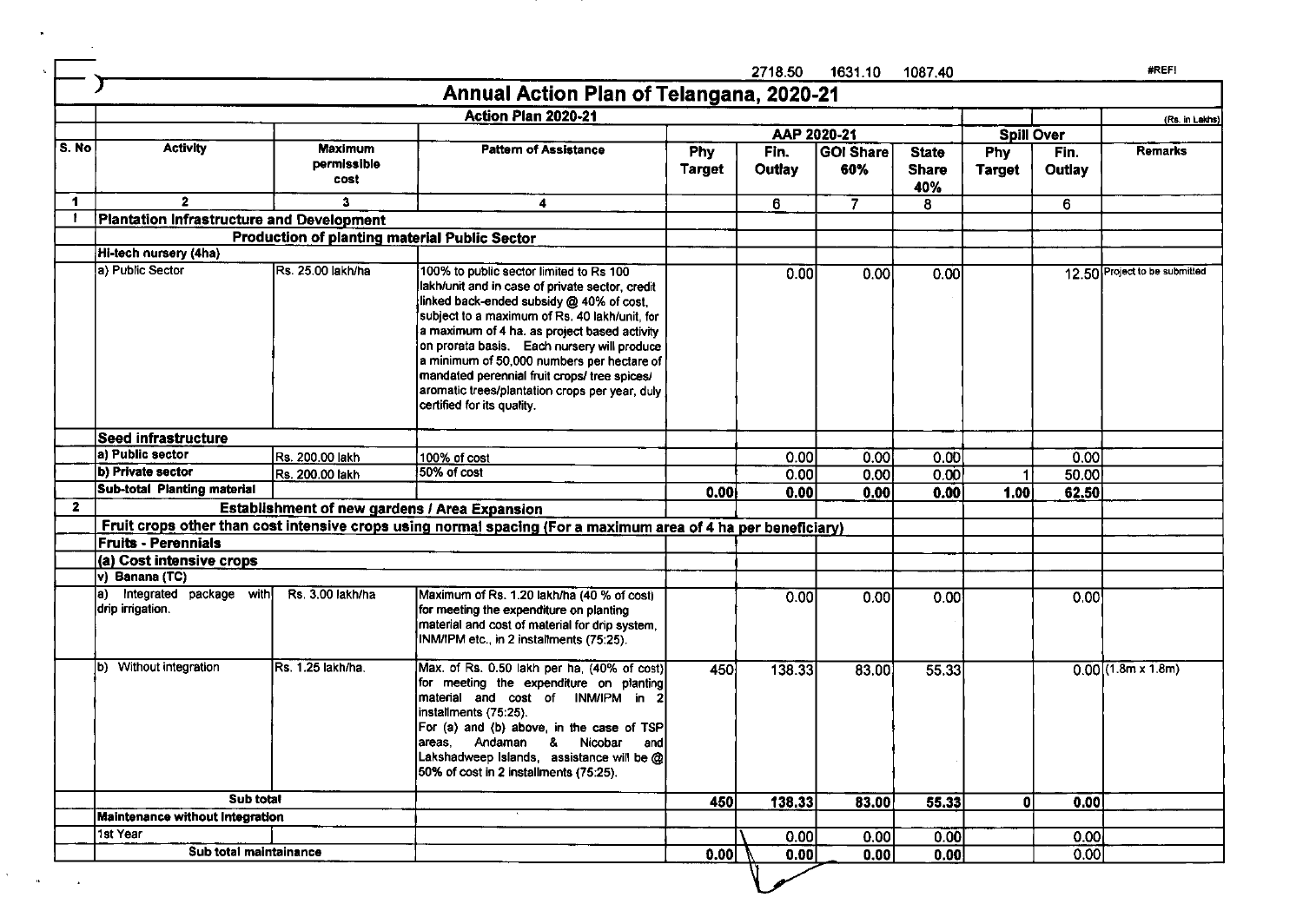|       |                                                                                   |                                       |                                                                                                                                                                                                                                                                                                                                                                                                             |                      | AAP 2020-21           |                         |                                     | <b>Spill Over</b>           |                |         |
|-------|-----------------------------------------------------------------------------------|---------------------------------------|-------------------------------------------------------------------------------------------------------------------------------------------------------------------------------------------------------------------------------------------------------------------------------------------------------------------------------------------------------------------------------------------------------------|----------------------|-----------------------|-------------------------|-------------------------------------|-----------------------------|----------------|---------|
| S. No | <b>Activity</b>                                                                   | <b>Maximum</b><br>permissible<br>cost | <b>Pattern of Assistance</b>                                                                                                                                                                                                                                                                                                                                                                                | Phy<br><b>Target</b> | Fin.<br><b>Outlay</b> | <b>GOI Share</b><br>60% | <b>State</b><br><b>Share</b><br>40% | <b>Phy</b><br><b>Target</b> | Fin.<br>Outlay | Remarks |
|       | vii) Papaya                                                                       |                                       |                                                                                                                                                                                                                                                                                                                                                                                                             |                      |                       |                         |                                     |                             |                |         |
|       | a) Integrated package with<br>drip irrigation.                                    | Rs. 2.00 lakh/ha.                     | Maximum of Rs. 0.80 lakh/ha (40% of the<br>cost) for meeting expenditure on planting<br>material, drip irrigation and cost of material<br>for INM/IPM, in 2 installments (75:25).                                                                                                                                                                                                                           |                      | 0.00                  | 0.00                    | 0.00                                |                             | 0.00           |         |
|       | b) Without integration                                                            | Rs. 60,000/ha                         | Maximum of Rs. 0.30 lakh/ha (50 % of cost)<br>for meeting the expenditure on planting<br>material and cost of INM/IPM in 2<br>installments (75.25).<br>For (a) and (b) above, in the case of NE and<br>Himalayan States, TSP areas, Andaman &<br>Nicobar and Lakshadweep Islands,<br>assistance will be @ 50% of cost in 2<br>installments (75:25).                                                         | 450.0                | 101.25                | 60.75                   | 40.50                               |                             | 0.00           |         |
|       | Sub total                                                                         |                                       |                                                                                                                                                                                                                                                                                                                                                                                                             | 450                  | 101.25                | 60.75                   | 40.50                               | ٥I                          | 0.00           |         |
|       | Maintenance without Integration                                                   |                                       |                                                                                                                                                                                                                                                                                                                                                                                                             |                      |                       |                         |                                     |                             |                |         |
|       | 1st Year                                                                          |                                       |                                                                                                                                                                                                                                                                                                                                                                                                             |                      | 0.00                  | 0.00                    | 0.00                                |                             | 0.00           |         |
|       | Sub total maintainance                                                            |                                       |                                                                                                                                                                                                                                                                                                                                                                                                             | 0                    | 0.00                  | 0.00                    | 0.00                                | οl                          | 0.00           |         |
|       | ix) High density planting (mango, guava, litchi, pomegranate, apple, citrus etc). |                                       |                                                                                                                                                                                                                                                                                                                                                                                                             |                      |                       |                         |                                     |                             |                |         |
|       | b) Without Integration.                                                           | Rs. 1.00 lakh/ha.<br>$\mathbf{L}$     | Maximum of Rs. 0.40 lakh/ha (40% of the<br>cost) for meeting the expenditure on planting<br>material and cost of INM/IPM in 3<br>installments (60:20:20).<br>For (a) and (b) above, in the case of TSP<br>areas, Andaman & Nicobar<br>andl<br>Lakshadweep Islands, assistance will be @<br>50% of cost in 3 installments of 60:20:20<br>subject to survival rate of 75% in 2nd year<br>and 90% in 3rd year) |                      | 0.00                  | 0.00                    | 0.00                                |                             | 0.00           |         |
|       | Mango (5m x 5m)                                                                   | -do-                                  | $-do-$                                                                                                                                                                                                                                                                                                                                                                                                      |                      | 0.00                  | 0.00                    | 0.00                                | 245.63                      | 24.17          |         |
|       | Mango (3m x 4m)                                                                   |                                       |                                                                                                                                                                                                                                                                                                                                                                                                             | 300.00               | 52.19                 | 31.31                   | 20.88                               |                             |                |         |
|       | Citrus (6m x 6m)                                                                  | -do-                                  | -do-                                                                                                                                                                                                                                                                                                                                                                                                        | 200.00               | 19.20                 | 11.52                   | 7.68                                | 39.95                       | 3.84           |         |
|       | Acid lime (6m x 6m)                                                               | -do-                                  | -do-                                                                                                                                                                                                                                                                                                                                                                                                        |                      | 0.00                  | 0.00                    | 0.00                                | 17.70                       | 1.70           |         |
|       | Guava (3m x 3m)                                                                   | -do-                                  | -do-                                                                                                                                                                                                                                                                                                                                                                                                        | 300.00               | 52.80                 | 31.68                   | 21.12                               | 39.30                       | 6.92           |         |
|       | Fig (2.5m x 2.5m)                                                                 | -do-                                  | -do-                                                                                                                                                                                                                                                                                                                                                                                                        |                      | 0.00                  | 0.00                    | 0.00                                | 8.00                        | 1,59           |         |
|       | Pomegranate (5m x 3m)                                                             | -do-                                  | -do-                                                                                                                                                                                                                                                                                                                                                                                                        | 100.00               | 16.00                 | 9.60                    | 6.40                                | 31.66                       | 5.07           |         |
|       | Custard apple (2.5m x 2.5m)                                                       | $-do$                                 | -do-                                                                                                                                                                                                                                                                                                                                                                                                        |                      | [0.00]                | 0.00                    | $\overline{0.00}$                   | $\overline{21.50}$          | 5.47           |         |
|       | Apple (4m x 4m)                                                                   |                                       |                                                                                                                                                                                                                                                                                                                                                                                                             | 8.00                 | 1.33                  | 0.80                    | 0.53                                |                             |                |         |
|       | Sub total                                                                         |                                       |                                                                                                                                                                                                                                                                                                                                                                                                             | 908.00               | 141.52                | 84.91                   | 56.61                               | 403.74                      | 48.75          |         |
|       | Maintenance without Integration                                                   |                                       |                                                                                                                                                                                                                                                                                                                                                                                                             |                      |                       |                         |                                     |                             |                |         |
|       | 1st Year                                                                          |                                       |                                                                                                                                                                                                                                                                                                                                                                                                             |                      |                       |                         |                                     |                             |                |         |
|       | Mango (5m x 5m)                                                                   | $-d0-$                                | $-do-$                                                                                                                                                                                                                                                                                                                                                                                                      | 500.00               | 16.40                 | 9.84                    | 6.56                                | $\overline{23.54}$          | 0.77           |         |
|       | Guava (3m x 3m)                                                                   | -do-                                  | -do-                                                                                                                                                                                                                                                                                                                                                                                                        | 140.00               | 8.21                  | 4.93                    | 3.28                                | 6.55                        | 0.38           |         |
|       |                                                                                   |                                       |                                                                                                                                                                                                                                                                                                                                                                                                             |                      |                       |                         |                                     |                             |                |         |

 $\bullet$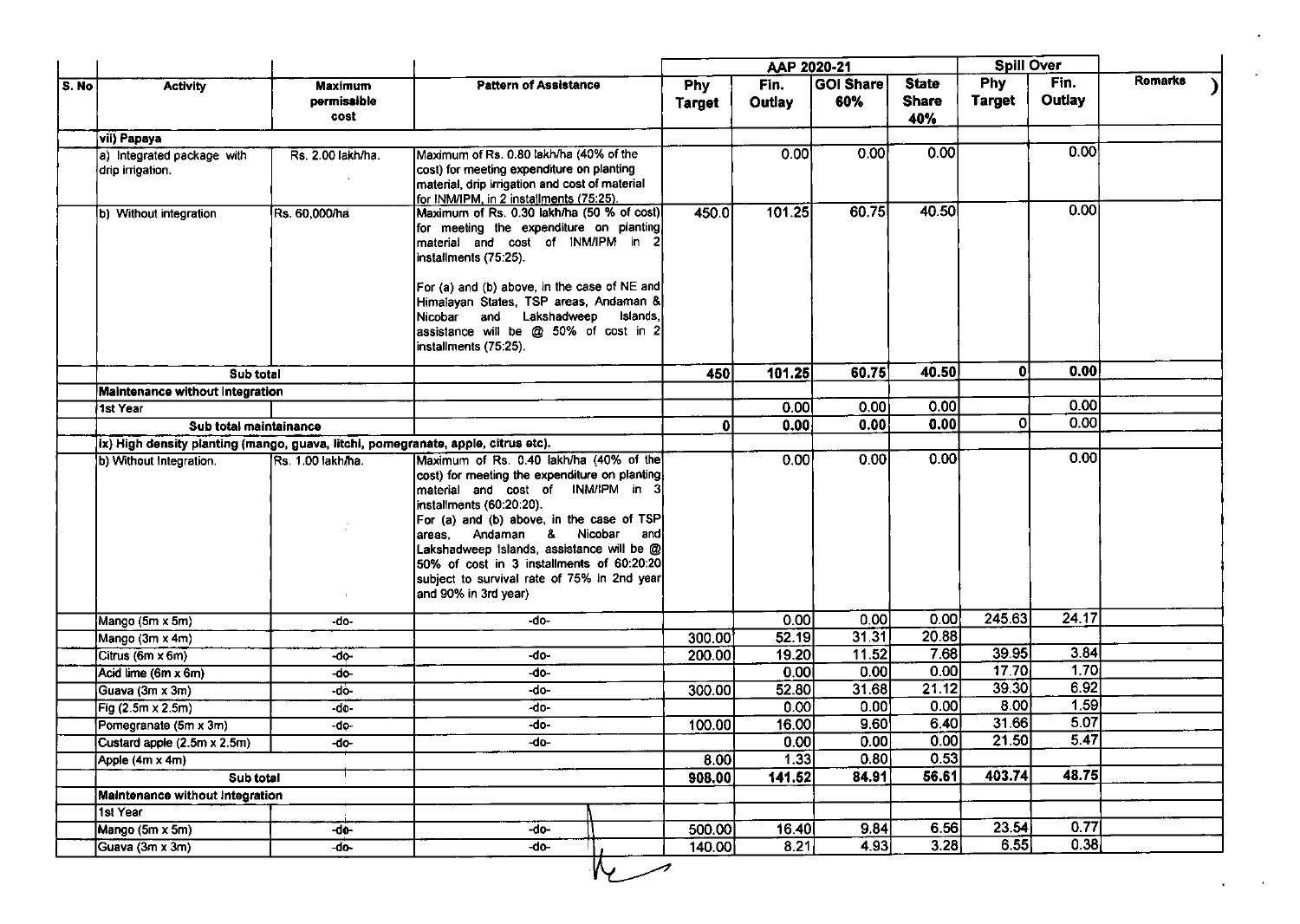|     |                                                                                        |                                       |                                                                                                                                       | AAP 2020-21          |                  |                  | <b>Spill Over</b>                   |                             |                       |                                                        |
|-----|----------------------------------------------------------------------------------------|---------------------------------------|---------------------------------------------------------------------------------------------------------------------------------------|----------------------|------------------|------------------|-------------------------------------|-----------------------------|-----------------------|--------------------------------------------------------|
| S.N | <b>Activity</b>                                                                        | <b>Maximum</b><br>permissible<br>cost | <b>Pattern of Assistance</b>                                                                                                          | Phy<br><b>Target</b> | Fin.<br>Outlay   | GOI Share<br>60% | <b>State</b><br><b>Share</b><br>40% | <b>Phy</b><br><b>Target</b> | Fin.<br><b>Outlay</b> | Remarks                                                |
|     | Apple Ber (5m x 5m)                                                                    | -do-                                  | -do-                                                                                                                                  |                      | 0.00             | 0.00             | 0.00                                | 0.40                        | 0.01                  |                                                        |
|     | Pomegranate (5m x 3m)                                                                  | -do-                                  | -do-                                                                                                                                  | 50.00                | 2.67             | 1.60             | 1.07                                | 6.89                        | 0.37                  |                                                        |
|     | Citrus (6m x 6m)                                                                       | -do-                                  | -do-                                                                                                                                  | 100.00               | 3.20             | 1.92             | 1.28                                |                             | 0.00                  |                                                        |
|     | Acid lime (6m x 6m)                                                                    | -do-                                  | -do-                                                                                                                                  | 30.00                | 0.96             | 0.58             | 0.38                                | 0.40                        | 0.01                  |                                                        |
|     | Custard apple (2.5m x 2.5m)                                                            | $-do-$                                | -do-                                                                                                                                  | 40.00                | 3.39             | 2.04             | 1.36                                |                             | 0.00                  |                                                        |
|     | Fig (2.5m x 2.5m)                                                                      | -do-                                  | -do-                                                                                                                                  | 15.00                | 1.00             | 0.60             | 0.40                                |                             | 0.00                  |                                                        |
|     | 2nd Year                                                                               |                                       |                                                                                                                                       |                      |                  |                  |                                     |                             |                       |                                                        |
|     | Mango (5m x 5m)                                                                        | -do-                                  | -do-                                                                                                                                  | 656.60               | 21.63            | 12.98            | 8.65                                | 13.60                       | 0.45                  |                                                        |
|     | Guava (3m x 3m)                                                                        | -do-                                  | -do-                                                                                                                                  | 405.30               | 23.77            | 14.26            | 9.51                                |                             | $\overline{0.00}$     |                                                        |
|     | Apple Ber (5m x 5m)                                                                    | -do-                                  | -do-                                                                                                                                  | 56.77                | 1.59             | 0.95             | 0.64                                | 13.60                       | 0.38                  |                                                        |
|     | Pomegranate (5m x 3m)                                                                  | -do-                                  | -do-                                                                                                                                  | 106.28               | 5.67             | 3.40             | 2.27                                |                             | 0.00                  |                                                        |
|     | Citrus (6m x 6m)                                                                       | -do-                                  | -do-                                                                                                                                  | 247.85               | 7.93             | 4.76             | 3.17                                |                             | 0.00                  |                                                        |
|     | Acid lime (6m x 6m)                                                                    | $-do-$                                | $-do-$                                                                                                                                | 147.90               | 4.73             | 2.84             | 1.89                                |                             | 0.00                  |                                                        |
|     | Custard apple (2.5m x 2.5m)                                                            | -do-                                  | -do-                                                                                                                                  | $\overline{57.30}$   | 486              | 2.92             | 1.94                                |                             | 0.00                  |                                                        |
|     | Fig (2.5m x 2.5m)                                                                      | $\overline{40}$                       | -do-                                                                                                                                  | 38.50                | 2.56             |                  |                                     |                             |                       |                                                        |
|     | Sub total maintainance                                                                 |                                       |                                                                                                                                       |                      |                  | 1.53             | 1.02                                |                             | 0.00                  |                                                        |
|     |                                                                                        |                                       |                                                                                                                                       | 2591.50              | 108.57           | 65.14            | 43.43                               | 64.98                       | 2.37                  |                                                        |
|     | Vegetable (For maximum area of 2 ha per beneficiary)                                   |                                       |                                                                                                                                       |                      |                  |                  |                                     |                             |                       |                                                        |
|     |                                                                                        |                                       |                                                                                                                                       |                      |                  |                  |                                     |                             |                       |                                                        |
|     | <b>Hybrid</b><br>Sub-total<br>Spices (For a maximum area of 4 ha per beneficiary)      | Rs.50,000/ ha                         | 40% of cost in general areas                                                                                                          | 695<br>695.00        | 139.00<br>139.00 | 83.40<br>83.40   | 55.60<br>55.60                      | 100.00<br>100               | 20.00<br>20.00        |                                                        |
|     | Seed spice and Rhizomatic<br>spices                                                    | Rs.30.000/ha                          | Maximum of Rs. 12,000/- per ha. (40% of<br>cost) for meeting the expenditure on planting<br>material and cost of material for INM/IPM | 200                  | 24.00            | 14.40            | 9.60                                |                             | 0.00                  |                                                        |
|     | <b>Sub-total spices</b>                                                                |                                       | letc).                                                                                                                                |                      |                  |                  |                                     |                             |                       |                                                        |
|     |                                                                                        |                                       |                                                                                                                                       | 200                  | 24.00            | 14.40            | 9.60                                | 0                           | 0.00                  |                                                        |
|     | <b>Grand Total Area Expansion</b>                                                      |                                       |                                                                                                                                       | 2703.00              | 544.10           | 326.46           | 217.64                              | 503.74                      | 68.75                 |                                                        |
|     | Grand Total Area Expansion maintenance                                                 |                                       |                                                                                                                                       | 2591.50              | 108.57           | 65.14            | 43.43                               | 64.98                       | 2.37                  |                                                        |
| 4   | <b>Mushrooms</b><br><b>Sub-total mushrooms</b>                                         |                                       |                                                                                                                                       |                      |                  |                  |                                     |                             |                       |                                                        |
|     | Rejuvenation/replacement of<br>senile plantation including<br>Canopy management. Mango | Rs. 40,000/ha                         | 50% of the total cost subject to a maximum of<br>Rs. 20,000/ha limited to two ha per<br>beneficiary.                                  | 0.00                 | 0.00<br>0.00     | 0.00<br>0.00     | 0.00<br>0.00                        | 0.00                        | 0.00                  | 0.00 To be implemented as per<br>quidelines circulated |
|     | Sub-total                                                                              |                                       |                                                                                                                                       | $\mathbf{0}$         | 0.00             | 0.00             | 0.00                                | 0                           | 0.00                  |                                                        |
|     | <b>Creation of Water resources</b>                                                     |                                       |                                                                                                                                       |                      |                  |                  |                                     |                             |                       |                                                        |
|     | <b>Community tanks</b>                                                                 |                                       |                                                                                                                                       |                      |                  |                  |                                     |                             |                       |                                                        |
|     |                                                                                        |                                       | i) Community tanks/on farm ponds/on farm water reservoirs with use of plastic/RCC                                                     |                      |                  |                  |                                     |                             |                       |                                                        |
|     |                                                                                        |                                       | Community tanks/on farm ponds/on farm water reservoirs with use of plastic/RCC                                                        |                      |                  |                  |                                     |                             |                       |                                                        |
| 5.  | Plain areas<br>Hilly areas.                                                            | Rs. 20.00 lakh in plain<br>areas      | 100% of cost for 10 ha command<br>Rs. 25 lakh/ unit for Hilly 100% of cost for 10 ha command                                          |                      | 0.00             | 0.00             | 0.00                                | 11                          | 180.00                |                                                        |

 $\langle \sigma \rangle$ 

 $\pmb{\theta}$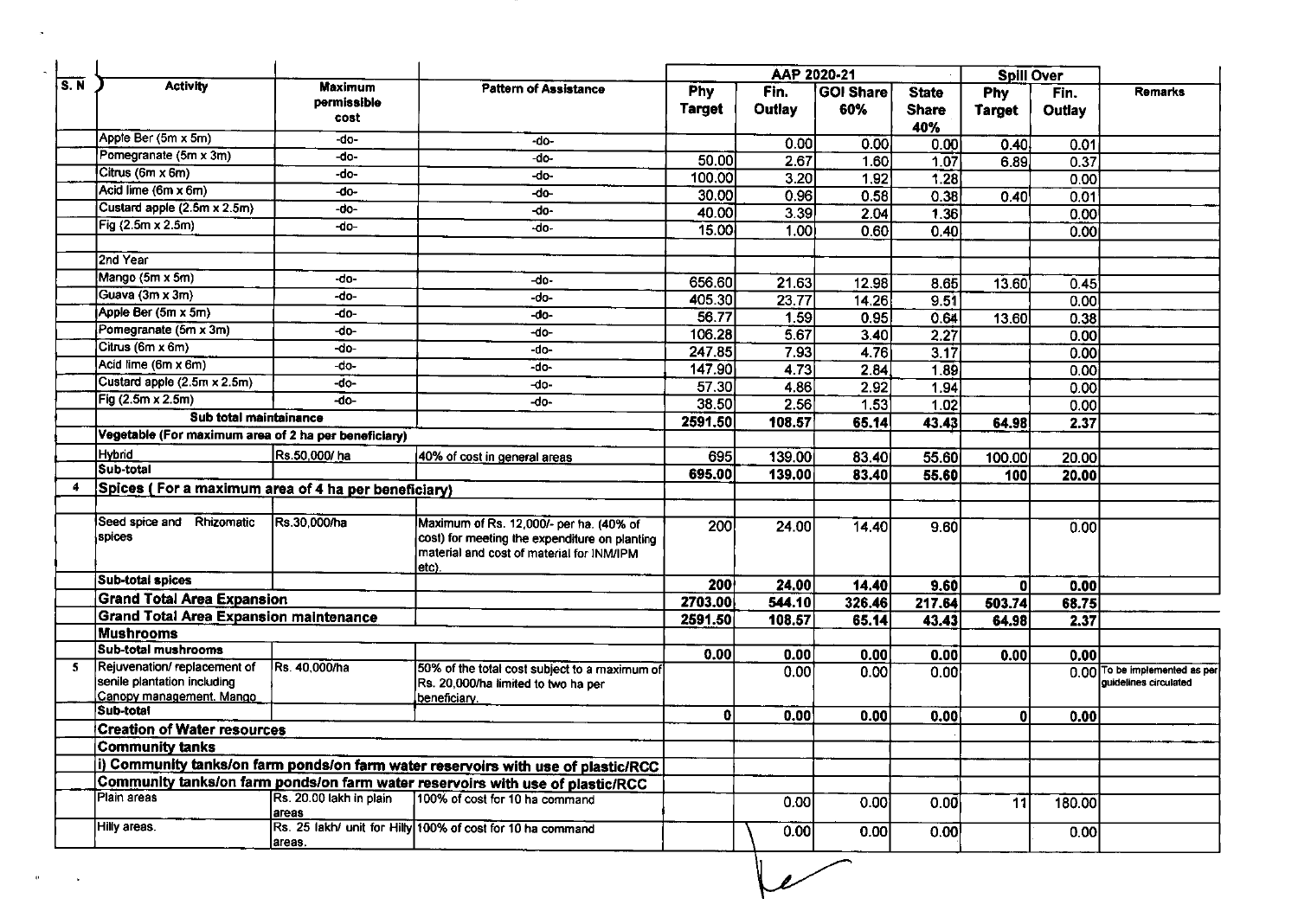|       |                                                             |                           |                     |                                                                                 |                  | AAP 2020-21 |                  |              | <b>Spill Over</b> |        |                |
|-------|-------------------------------------------------------------|---------------------------|---------------------|---------------------------------------------------------------------------------|------------------|-------------|------------------|--------------|-------------------|--------|----------------|
| S. No | <b>Activity</b>                                             | <b>Maximum</b>            |                     | <b>Pattern of Assistance</b>                                                    | <b>Phy</b>       | Fin.        | <b>GOI Share</b> | <b>State</b> | Phy               | Fin.   | <b>Remarks</b> |
|       |                                                             | permissible               |                     |                                                                                 | <b>Target</b>    | Outlay      | 60%              | <b>Share</b> | <b>Target</b>     | Outlay |                |
|       |                                                             | cost                      |                     |                                                                                 |                  |             |                  | 40%          |                   |        |                |
|       |                                                             |                           |                     | ii) Water harvesting system for individuals- for storage of water in 20mx20mx3m |                  |             |                  |              |                   |        |                |
|       | Plain areas                                                 |                           |                     | Rs. 1.50 lakh/unit in plain 50% of cost. Maintenance to be ensured by           | $\overline{172}$ | 129.00      | 77.40            | 51.60        | 40                | 30.00  |                |
|       |                                                             | lareas and                |                     | the beneficiary.                                                                |                  |             |                  |              |                   |        |                |
|       | Hilly areas.                                                |                           |                     | Rs. 1.80 lakh/unit in hilly 50% of cost. Maintenance to be ensured by           |                  | 0.00        | 0.00             | 0.00         |                   | 0.00   |                |
|       |                                                             | lareas                    |                     | the beneficiary.                                                                |                  |             |                  |              |                   |        |                |
|       | Sub-total                                                   |                           |                     |                                                                                 | $\overline{172}$ | 129.00      | 77.40            | 51.60        | 51                | 210.00 |                |
| 5.    | <b>Protected cultivation</b>                                |                           |                     |                                                                                 |                  |             |                  |              |                   |        |                |
|       | la) Green House structure                                   |                           |                     |                                                                                 |                  |             |                  |              |                   |        |                |
|       | (b) Naturally ventilated system                             |                           |                     |                                                                                 |                  |             |                  |              |                   |        |                |
|       | (i) Tubular structur                                        | Rs. 844/Sq. m (>2080      |                     | 150% of the cost limited to 4000 Sq.m per                                       | 3.00             | 126.60      | 75.96            | 50.64        | 0.40              | 16.88  |                |
|       |                                                             | lSa. m up to 4000 Sq. m). | <b>Ibeneficiary</b> |                                                                                 |                  |             |                  |              |                   |        |                |
|       |                                                             |                           |                     |                                                                                 |                  |             |                  |              |                   |        |                |
|       | c) Plastic Mulching                                         |                           |                     |                                                                                 |                  |             |                  |              |                   |        |                |
|       | <b>Plastic Mulching</b>                                     | Rs. 32,000/ha             |                     | 150% of the total cost limited to 2 ha per                                      | 1000             | 160.00      | 96.00            | 64.00        | 1200.00           | 192.00 |                |
|       |                                                             |                           | beneficiary.        |                                                                                 |                  |             |                  |              |                   |        |                |
|       | <b>Plastic Mulching</b>                                     | Rs. 36,800/ha for hilly   |                     | 50% of the total cost limited to 2 ha per                                       |                  | 0.001       | 0.00             | 0.00         |                   | 0.001  |                |
|       |                                                             | lareas                    | beneficiary.        |                                                                                 |                  |             |                  | 0.00         |                   |        |                |
|       | d) Shade Net House                                          |                           |                     |                                                                                 |                  |             | 0.001            |              | 2.50              | 66.70  |                |
|       | i) Tubular structure                                        | Rs. 710/Sq.m              |                     | 50% of cost limited to 4000 Sq.m per                                            | 4.00             | 142.00      | 85.20            | 56.80        |                   |        |                |
|       |                                                             |                           | beneficiary.        |                                                                                 | 1007.00          | 428.60      | 257.16           | 171.44       | 1202.90           | 275.58 |                |
|       | Sub-total protected cultivation                             |                           |                     |                                                                                 |                  |             |                  |              |                   |        |                |
| 6     |                                                             |                           |                     | Promotion of Integrated Nutrient Management(INM)/ Integrated Pest Management    |                  |             | 0.00             | 0.00         |                   |        |                |
|       | <b>Plant Health Clinic</b>                                  |                           |                     |                                                                                 |                  |             |                  |              |                   | 12.50  |                |
|       | a) Public Sector                                            | Rs. 25.00 lakhs/unit      |                     | 100% to Public sector                                                           |                  | 0.00        | 0.00             | 0.00         |                   | 12.50  |                |
|       | Sub-total INM / IPM                                         |                           |                     |                                                                                 | 0.00             | 0.00        | 0.00             | 0.00         | ٥I                |        |                |
|       | <b>Total CoE</b>                                            |                           |                     |                                                                                 | O                | 0.00        | 0.00             | 0.00         | ol                | 0.00   |                |
| 8     | Pollination support through beekeeping                      |                           |                     |                                                                                 |                  |             |                  |              |                   |        |                |
|       | Sub-total                                                   |                           |                     |                                                                                 | ΩI               | 0.00        | 0.00             | 0.00         | o١                | 0      |                |
| 9     | <b>Horticulture Mechanization</b>                           |                           |                     |                                                                                 |                  |             |                  |              |                   |        |                |
|       | i) Tractor (upto 20 PTO HP)                                 | 3.00 lakh/unit            |                     | 25% of cost, subject to a maximum of Rs.                                        | 20 <sub>2</sub>  | 15.00       | 9.00             | 6.00         | 4                 | 3.00   |                |
|       |                                                             |                           |                     | 0.75 lakh/unit for general category farmers,                                    |                  |             |                  |              |                   |        |                |
|       |                                                             |                           |                     | and in the case if SC, ST, Small & Marginal                                     |                  |             |                  |              |                   |        |                |
|       |                                                             |                           |                     | famers, women farmers and beneficiaries in                                      |                  |             |                  |              |                   |        |                |
|       |                                                             |                           |                     | NE states, 35% of cost, subject to a                                            |                  |             |                  |              |                   |        |                |
|       |                                                             |                           |                     | maximum of Rs. 1.00 lakh per unit.                                              |                  |             |                  |              |                   |        |                |
|       |                                                             |                           |                     | 25% of cost, subject to a maximum of Rs.                                        | 100              | 100.00      | 60.00            | 40.00        | 25                | 25.00  |                |
|       | i) Tractor (upto 20 PTO HP)<br>(SC, ST, Small & Marginal    | I3.00 lakh/unit           |                     | 0.75 lakh/unit for general category farmers,                                    |                  |             |                  |              |                   |        |                |
|       | famers)                                                     |                           |                     | and in the case if SC, ST, Small & Marginal                                     |                  |             |                  |              |                   |        |                |
|       |                                                             |                           |                     | famers, women farmers and beneficiaries in                                      |                  |             |                  |              |                   |        |                |
|       |                                                             |                           |                     | NE states, 35% of cost, subject to a                                            |                  |             |                  |              |                   |        |                |
|       |                                                             |                           |                     | maximum of Rs. 1.00 lakh per unit.                                              |                  |             |                  |              |                   |        |                |
|       |                                                             |                           |                     |                                                                                 |                  |             |                  |              |                   |        |                |
|       | (iii) Tractor/Power tiller (below 20 BHP) driven equipments |                           |                     |                                                                                 |                  |             |                  |              |                   |        |                |

 $\sqrt{2}$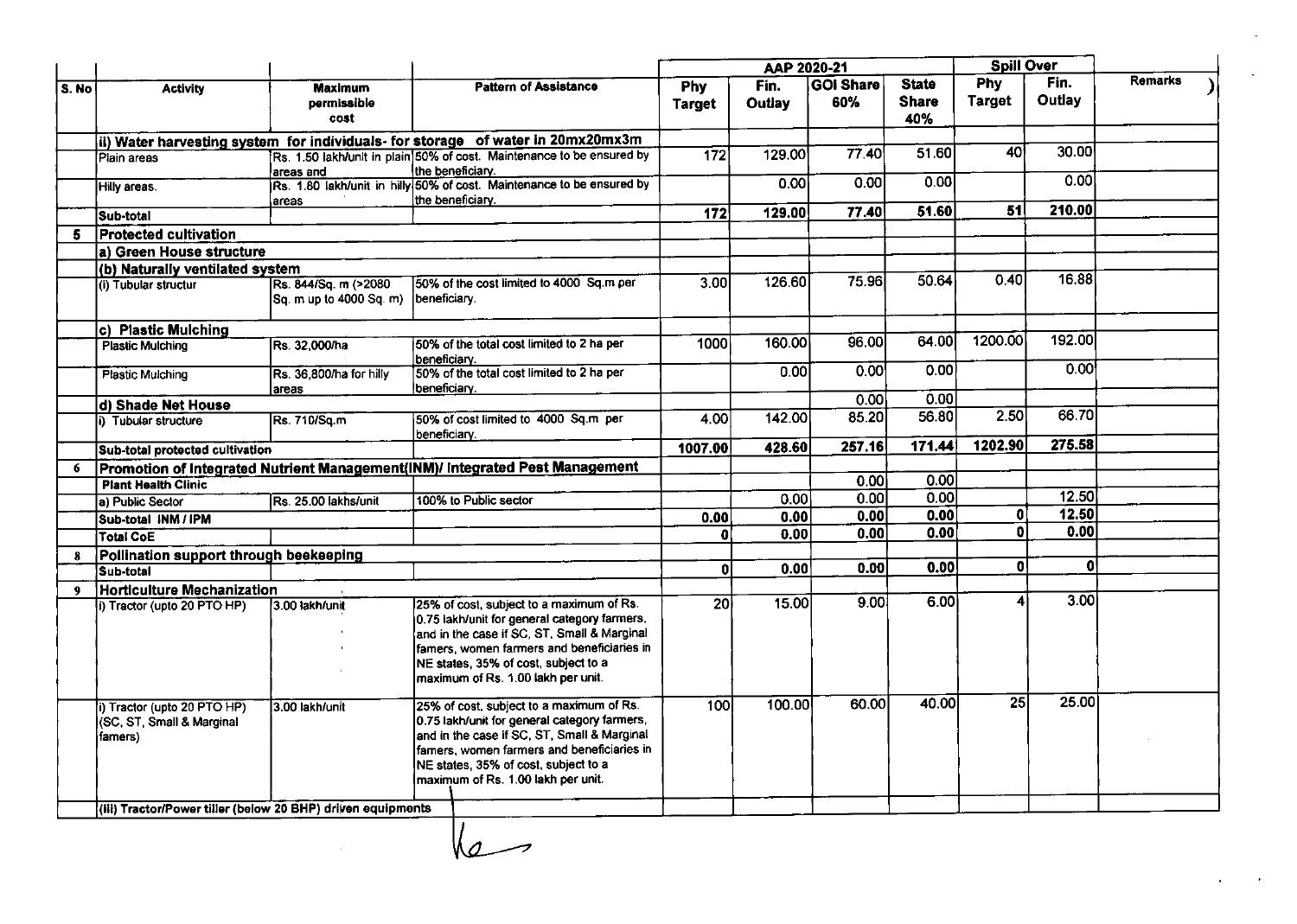|     |                                                                                   |                                       |                                                                                                                                                                                                                                     |                      | AAP 2020-21    |                         |                                     | <b>Spill Over</b>    |                |                |
|-----|-----------------------------------------------------------------------------------|---------------------------------------|-------------------------------------------------------------------------------------------------------------------------------------------------------------------------------------------------------------------------------------|----------------------|----------------|-------------------------|-------------------------------------|----------------------|----------------|----------------|
| S.N | <b>Activity</b>                                                                   | <b>Maximum</b><br>permissible<br>cost | <b>Pattern of Assistance</b>                                                                                                                                                                                                        | Phy<br><b>Target</b> | Fin.<br>Outlay | <b>GOI Share</b><br>60% | <b>State</b><br><b>Share</b><br>40% | Phy<br><b>Target</b> | Fin.<br>Outlay | <b>Remarks</b> |
|     | a) Land Development, tillage<br>and seed bed preparation<br>equipments            | 0.30 lakh per unit                    | Subject to a maximum of Rs.0.12 lakh/unit for<br>general category farmers, and in the case if<br>SC, ST, Small & Marginal farmers, women<br>farmers and beneficiaries in NE states,<br>subject of a maximum of Rs. 0.15 lakh/unit.  |                      | 0.00           | 0.00                    | 0.00                                |                      | 0.00           |                |
|     | 1) General                                                                        | -do-                                  | -do-                                                                                                                                                                                                                                |                      | 0.001          | 0.00                    | 0.00                                |                      | 0.00           |                |
|     | $ 2\rangle$ SC & ST, SF/MF                                                        | -do-                                  | $-$ do $-$                                                                                                                                                                                                                          |                      | 0.00           | 0.00                    | 0.00                                |                      | 0.00           |                |
|     | b) Sowing, planting reaping and<br>digging equipments                             | 0.30 lakh per unit                    | Subject to a maximum of Rs.0.12 lakh/unit for<br>general category farmers, and in the case if<br>SC, ST, Small & Marginal farmers, women<br>farmers and beneficiaries in NE states.<br>subject of a maximum of Rs. 0.15 lakh/unit.  |                      | 0.00           | 0.00                    | 0.00                                |                      | 0.00           |                |
|     | 1) General                                                                        | -do-                                  | -do-                                                                                                                                                                                                                                | $\overline{38}$      | 4.56           | 2.74                    | 1.82                                | 20                   | 2.40           |                |
|     | 2) SC & ST, SF/MF                                                                 | -do-                                  | $-do-$                                                                                                                                                                                                                              | 160                  | 24.00          | 14.40                   | 9.60                                | $\overline{75}$      | 11.25          |                |
|     | Plastic<br>mulch<br>C)<br>laying.<br>machine                                      | 0.70 lakh per unit                    | Subject to a maximum of Rs.0.28 lakh/unit for<br>general category farmers, and in the case if<br>SC, ST, Small & Marginal farmers, women<br>farmers and beneficiaries in NE states.<br>subject of a maximum of Rs. 0.35 lakh/unit.  |                      | 0.00           | 0.00                    | 0.00                                |                      | 0.00           |                |
|     | 1) General                                                                        | -do-                                  | -do-                                                                                                                                                                                                                                |                      | 0.001          | 0.00                    | 0.00                                |                      | 0.00           |                |
|     | 2) SF/MF                                                                          | -do-                                  | -do-                                                                                                                                                                                                                                |                      | 0.00           | 0.00                    | 0.00                                |                      | 0.001          |                |
|     | (iv) Self-propelled Horticulture<br>Machinery                                     | 2.50 lakh per unit                    | Subject to a maximum of Rs. 1.00 lakh/unit<br>for general category farmers, and in the case<br>if SC, ST, Small & Marginal farmers, women<br>farmers and beneficiaries in NE states,<br>subject of a maximum of Rs. 1.25 lakh/unit. |                      | 0.00           | 0.00                    | 0.00                                | 51<br>$\sqrt{ }$     | 5.00           |                |
|     | iv) Self-propelled Horticulture<br>Machinery (SC, ST, Small &<br>Marginal famers) | 2.50 lakh per unit                    | Subject to a maximum of Rs. 1.00 lakh/unit<br>for general category farmers, and in the case<br>If SC, ST, Small & Marginal farmers, women<br>farmers and beneficiaries in NE states,<br>subject of a maximum of Rs. 1.25 lakh/unit. |                      | 0.00           | 0.00                    | 0.00                                | 30 <sup>1</sup>      | 37.50          |                |
|     | (v) PP Equipment                                                                  |                                       |                                                                                                                                                                                                                                     |                      |                |                         |                                     |                      |                |                |
|     | Power Knapsack sprayer/power operated Taiwan sprayer (16 lts Capcity)             |                                       |                                                                                                                                                                                                                                     |                      |                |                         |                                     |                      |                |                |
|     | la) General                                                                       | 0.20 lakh per unit                    | Subject to a maximum of Rs.0.08 lakh/unit for<br>general category farmers, and in the case if<br>SC, ST, Small & Marginal farmers, women<br>farmers and beneficiaries in NE states,<br>subject of a maximum of Rs. 0.10 lakh/unit   |                      | 0.00           | 0.00                    | 0.00                                |                      | 0.00           |                |

 $\mathcal{O}(\mathcal{O}_\mathcal{O})$  . The set of  $\mathcal{O}_\mathcal{O}(\mathcal{O}_\mathcal{O})$ 

 $\mathfrak{t}^\bullet$  $\sim 100$  km s  $^{-1}$ 

 $\overline{\phantom{a}}$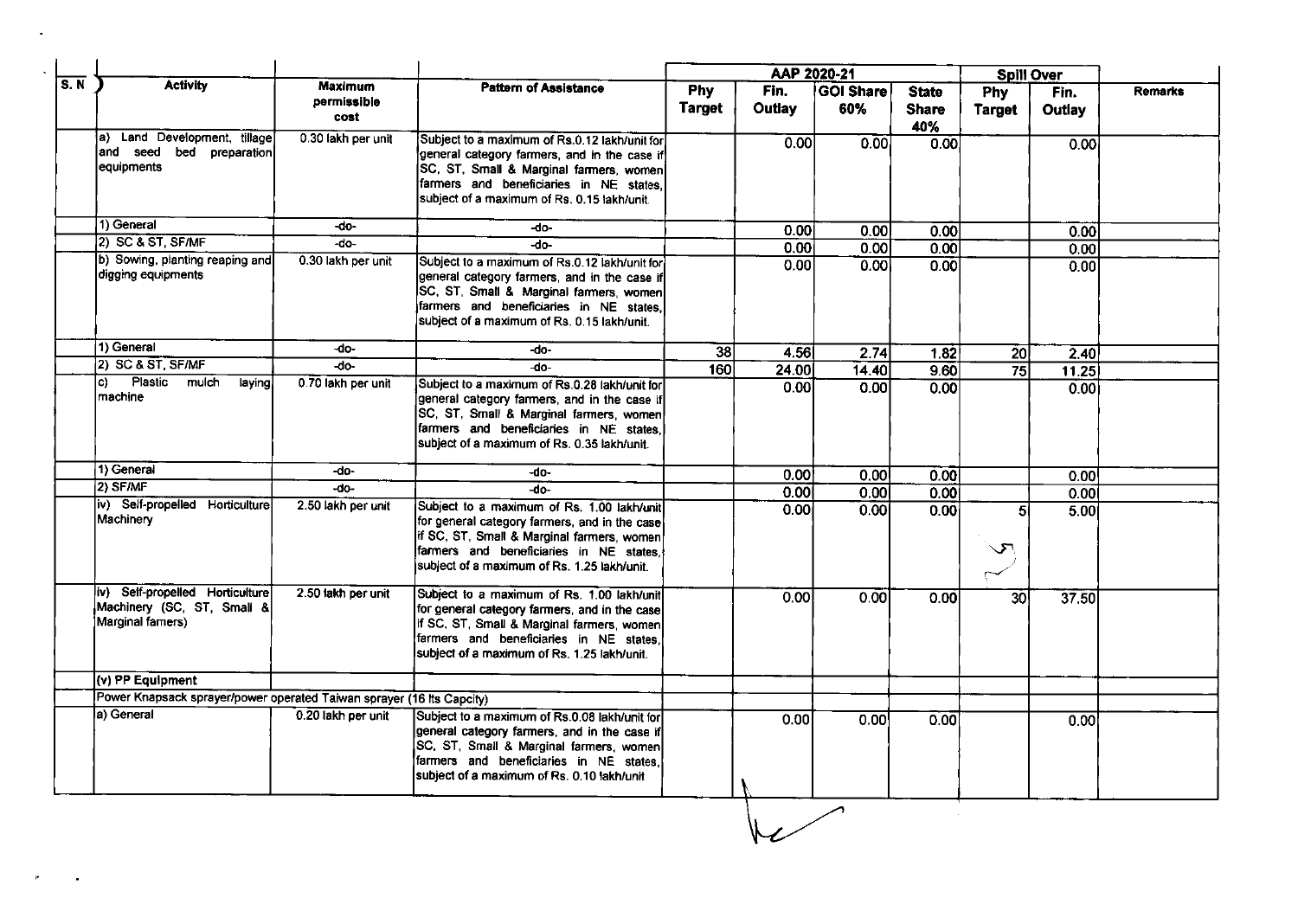|       |                                                                                                                                  |                     |                                                                                                                                                                                                                                                                     |                 | AAP 2020-21 |                  |                     | <b>Spill Over</b> |        |                              |
|-------|----------------------------------------------------------------------------------------------------------------------------------|---------------------|---------------------------------------------------------------------------------------------------------------------------------------------------------------------------------------------------------------------------------------------------------------------|-----------------|-------------|------------------|---------------------|-------------------|--------|------------------------------|
| S. No | <b>Activity</b>                                                                                                                  | <b>Maximum</b>      | <b>Pattern of Assistance</b>                                                                                                                                                                                                                                        | <b>Phy</b>      | Fin.        | <b>GOI Share</b> | <b>State</b>        | <b>Phy</b>        | Fin.   | Remarks                      |
|       |                                                                                                                                  | permissible<br>cost |                                                                                                                                                                                                                                                                     | <b>Target</b>   | Outlay      | 60%              | <b>Share</b><br>40% | <b>Target</b>     | Outlay |                              |
|       | b) SC/ ST etc                                                                                                                    | 0.20 lakh per unit  | Subject to a maximum of Rs.0.08 lakh/unit for<br>general category farmers, and in the case if<br>SC, ST, Small & Marginal farmers, women<br>farmers and beneficiaries in NE states,<br>subject of a maximum of Rs. 0.10 lakh/unit                                   |                 | 0.00        | 0.00             | 0.00                | 109               | 10.90  |                              |
|       | Mounted /operated<br>Tractor<br>sprayer (Above 35HP)                                                                             |                     |                                                                                                                                                                                                                                                                     |                 |             |                  |                     |                   |        |                              |
|       | a) General                                                                                                                       | 1.26 lakh per unit  | 40% of cost, subject to a maximum of Rs.<br>0.50 lakh/unit for general category farmers,<br>and in the case if SC, ST, Small & Marginal<br>famers, women farmers and beneficiaries in<br>NE states, 50% of cost, subject to a<br>maximum of Rs. 0.63 lakh per unit. | $\overline{25}$ | 12.50       | 7.50             | 5.00                | 5 <sub>l</sub>    | 2.50   |                              |
|       | b) SC/ST etc                                                                                                                     | 1.26 lakh per unit  | 40% of cost, subject to a maximum of Rs.<br>0.50 lakh/unit for general category farmers,<br>and in the case if SC, ST, Small & Marginal<br>famers, women farmers and beneficiaries in<br>NE states, 50% of cost, subject to a<br>maximum of Rs. 0.63 lakh per unit. | 100             | 63.00       | 37.80            | 25.20               | 25                | 15.75  |                              |
|       | Eco Friendly Light Trap                                                                                                          | Rs. 0.028 lakh/unit | Subject to a maximum of Rs.0.012 lakh/unit<br>for general category farmers, and in the case<br>If SC, ST, Small & Marginal farmers, women<br>farmers and beneficiaries in NE states,<br>subject of a maximum of Rs. 0.014 lakh/unit                                 |                 |             | 0.00             | 0.00                |                   |        |                              |
|       | 1) General                                                                                                                       | -do-                | -do-                                                                                                                                                                                                                                                                |                 | 0.00        | 0.00             | 0.00                |                   | 0.00   |                              |
|       | 2) SF/MF                                                                                                                         | -do-                | -do-                                                                                                                                                                                                                                                                |                 | 0.00        | 0.00             | 0.00                |                   | 0.00   |                              |
|       | 3) SC & ST                                                                                                                       | -do-                | -do-                                                                                                                                                                                                                                                                |                 | 0.00        | 0.00             | 0.00                |                   | 0.00   |                              |
|       | v) Import of new machines & Rs. 50.00 lakh per unit<br>horticulture for<br>tools for<br>demonstration purpose (Public<br>sector) |                     | 100% of the total cost.                                                                                                                                                                                                                                             |                 | 0.00        | 0.00             | 0.00                |                   | 0.00   |                              |
|       | Sub-total                                                                                                                        |                     |                                                                                                                                                                                                                                                                     | 443             | 219.06      | 131.44           | 87.62               | 298               | 113.30 |                              |
|       | <b>Technology Dissemination</b><br>through demonstration/ Front<br><b>Line Demonstration (FLD)</b><br>(Public)                   | Rs. 25.00 lakh      | 75 % of cost in farmers' field and 100% of<br>cost in farms belonging to Public Sector,<br>SAUs etc. No change                                                                                                                                                      |                 | 0.00        | 0.00             | 0.00                |                   |        | 0.00 Project to be submitted |
|       | <b>Technology Dissemination</b><br>through demonstration/ Front<br><b>Line Demonstration (FLD)</b><br>(Farmers)                  | lRs. 25.00 lakh     | 75 % of cost in farmers' field and 100% of<br>cost in farms belonging to Public Sector,<br><b>ISAUs etc. No change</b>                                                                                                                                              |                 | 0.00        | 0.00             | 0.00                |                   |        | 0.00 Project to be submitted |
|       | <b>Dragon fruit (Farmers)</b>                                                                                                    |                     |                                                                                                                                                                                                                                                                     |                 |             | 0.00             | 0.00                | 10.00             | 35.63  |                              |
|       | Seed spices (cumin, Fennel,<br>Seed coriander, Ajwan,<br>Fenugreek)                                                              |                     |                                                                                                                                                                                                                                                                     |                 |             | 0.00             | 0.00                | 100.00            | 8.42   |                              |

 $\sim$ 

 $\mathcal{A}^{\pm}$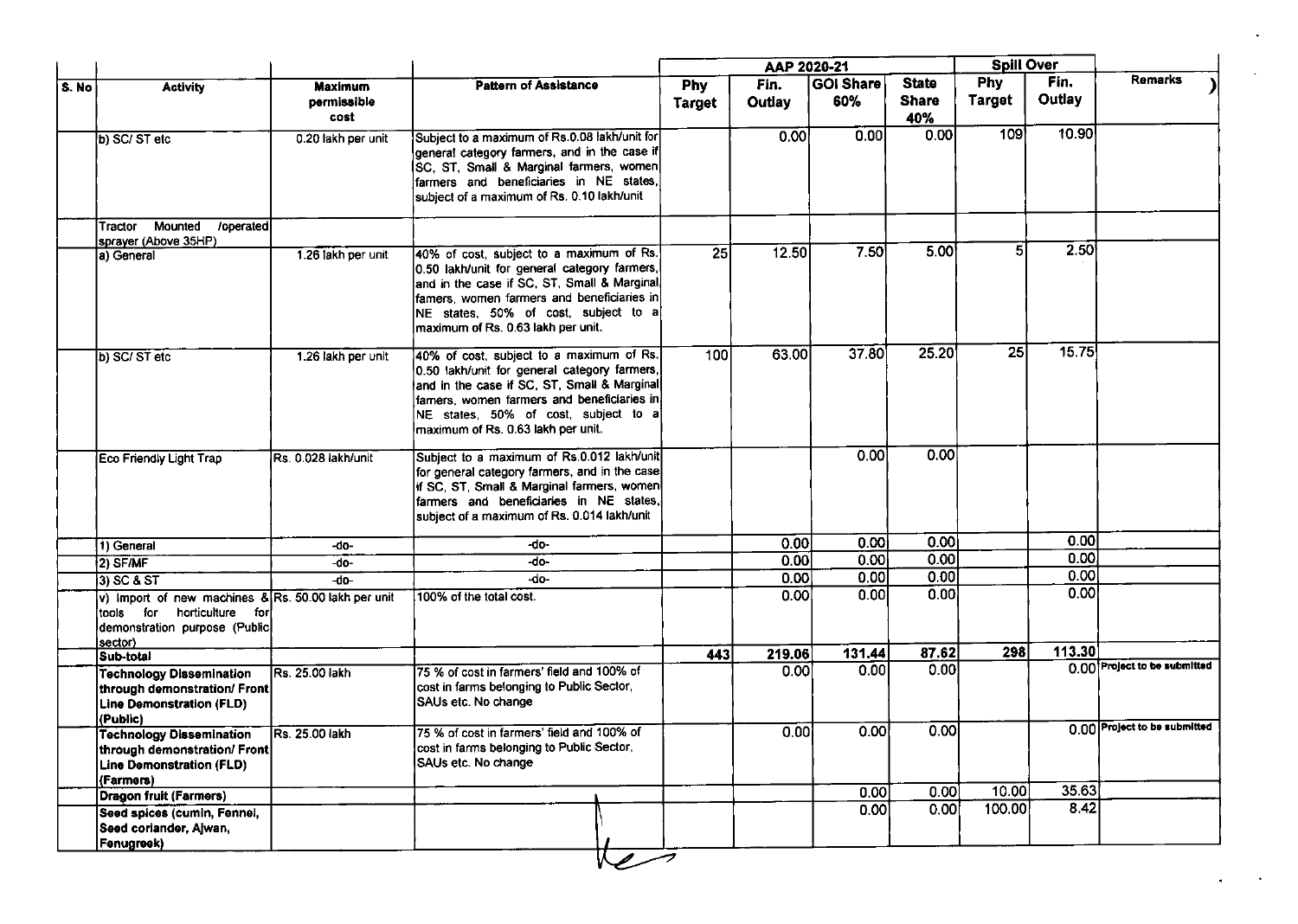|                    |                                                                                                                         |                                                            |                                                                                                                                                           |               | AAP 2020-21 |                  |                     | <b>Spill Over</b> |               |                                                                                                                                                               |
|--------------------|-------------------------------------------------------------------------------------------------------------------------|------------------------------------------------------------|-----------------------------------------------------------------------------------------------------------------------------------------------------------|---------------|-------------|------------------|---------------------|-------------------|---------------|---------------------------------------------------------------------------------------------------------------------------------------------------------------|
| $\overline{s}$ . N | <b>Activity</b>                                                                                                         | <b>Maximum</b>                                             | <b>Pattern of Assistance</b>                                                                                                                              | Phy           | Fin.        | <b>GOI Share</b> | <b>State</b>        | Phy               | Fin.          | <b>Remarks</b>                                                                                                                                                |
|                    |                                                                                                                         | permissible<br>cost                                        |                                                                                                                                                           | <b>Target</b> | Outlay      | 60%              | <b>Share</b><br>40% | <b>Target</b>     | <b>Outlay</b> |                                                                                                                                                               |
|                    | <b>UHDP - Mango with Raised</b><br>bed technology and Weedmat                                                           |                                                            |                                                                                                                                                           | 10            | 27.50       | 16.50            | 11.00               | 5.00              | 13.75         |                                                                                                                                                               |
|                    | Total                                                                                                                   |                                                            |                                                                                                                                                           | 10.00         | 27.50       | 16.50            | 11.00               | 115.00            | 57.80         |                                                                                                                                                               |
| 10                 | Human Resource Development (HRD)                                                                                        |                                                            |                                                                                                                                                           |               |             |                  |                     |                   |               |                                                                                                                                                               |
|                    | Skill Development                                                                                                       |                                                            |                                                                                                                                                           |               | 0.00        | 0.00             | 0.00                |                   |               | 0.00 Rs. 16420/ farmer for<br>200 hours training<br>(100% of the cost)                                                                                        |
|                    | <b>HRD</b> for Supervisors &<br><b>Entrepreneurs</b>                                                                    | Rs. 20.00 lakh / unit                                      | 100% of the cost in first year. In<br>subsequent years, cost of infrastructure not<br>to be claimed.                                                      |               | 0.00        | 0.00             | 0.00                |                   | 0.00          |                                                                                                                                                               |
|                    | <b>HRD</b> for Gardeners                                                                                                | Rs. 15.00 lakh / unit                                      | 100% of the cost.                                                                                                                                         |               | 0.00        | 0.00             | 0.00                |                   | 0.00          |                                                                                                                                                               |
|                    |                                                                                                                         | <b>Training of farmers</b>                                 |                                                                                                                                                           |               |             | 0.00             | 0.00                |                   |               |                                                                                                                                                               |
|                    | Within the State                                                                                                        | Rs. 1000/day per farmer<br>including transport             | 100% of the cost.                                                                                                                                         | 2000          | 20.00       | 12.00            | 8.00                |                   | 0.00          |                                                                                                                                                               |
|                    | Outside the state                                                                                                       | Project based as per<br>lactual.                           | 100% of the cost.                                                                                                                                         |               |             | 0.00             | 0.00                |                   | 0.00          |                                                                                                                                                               |
|                    |                                                                                                                         | (e) Exposure visit of farmers                              |                                                                                                                                                           |               |             |                  |                     |                   |               |                                                                                                                                                               |
|                    | Outside the State                                                                                                       | Project based as per<br>lactual.                           | 100% of the cost.                                                                                                                                         |               | 0.00        | 0.00             | 0.00                |                   | 0.00          |                                                                                                                                                               |
|                    | Outside India                                                                                                           |                                                            | Rs. 4.00 lakh / participant Project Based. 100% of air/rail travel cost.                                                                                  |               | 0.00        | 0.00             | 0.00                |                   |               | 0.00 Project to be submitted                                                                                                                                  |
|                    |                                                                                                                         |                                                            | Training / study tour of technical staff/ field functionaries                                                                                             |               |             |                  |                     |                   |               |                                                                                                                                                               |
|                    | <b>Within the State</b>                                                                                                 | Rs.300/day per<br>participant plus TA/DA,<br>as admissible | 100% of the cost.                                                                                                                                         |               | 0.00        | 0.00             | 0.00                |                   | 0.00          |                                                                                                                                                               |
|                    | Study tour to progressive<br>States/ units (group of<br>minimum 5 participants)                                         | Rs.800/day per<br>participant plus TA/DA,<br>as admissible | 100% of the cost.                                                                                                                                         |               | 0.00        | 0.00             | 0.00                |                   | 0.00          |                                                                                                                                                               |
|                    | Outside India                                                                                                           |                                                            | Rs. 6.00 lakh / participant 100% of the cost on actual basis.                                                                                             |               | 0.00        | 0.00             | 0.00                |                   |               | 0.00 Project to be submitted                                                                                                                                  |
|                    | Sub-total                                                                                                               |                                                            |                                                                                                                                                           | 2000          | 20.00       | 12.00            | 8.00                | 0l                | 0.00          |                                                                                                                                                               |
| 11                 | <b>INTEGRATED POST HARVEST MANAGEMENT</b>                                                                               |                                                            |                                                                                                                                                           |               |             |                  |                     |                   |               |                                                                                                                                                               |
|                    | Pack house / On farm<br>collection & storage unit                                                                       | Rs. 4.00 lakh/unit with<br>size of 9Mx6M                   | 50% of the capital cost.                                                                                                                                  |               | 0.00        | 0.00             | 0.00                | 45                |               | of.<br><b>SLEC</b><br>90.00 Minutes<br>meeting to be submitted<br>along with details of<br>beneficiarels, locaiton,<br>etc to facilitate release<br>or runas. |
|                    | Integrated pack house with<br>facilities for conveyer belt,<br>sorting, grading units, washing,<br>drying and weighing. | Rs. 50.00 lakh per unit<br>with size of 9Mx18M             | Credit linked back-ended subsidy @ 35% of<br>the cost of project in general areas and 50%<br>of cost in case Hilly & Scheduled areas, per<br>beneficiary. |               |             |                  |                     |                   |               |                                                                                                                                                               |

and the con-

 $\mathcal{L}^{\mathcal{L}}(\mathcal{L}^{\mathcal{L}})$  and  $\mathcal{L}^{\mathcal{L}}(\mathcal{L}^{\mathcal{L}})$  . The contribution of  $\mathcal{L}^{\mathcal{L}}$ 

 $\mathcal{A}(\mathcal{A})$  and  $\mathcal{A}(\mathcal{A})$  . The set of  $\mathcal{A}(\mathcal{A})$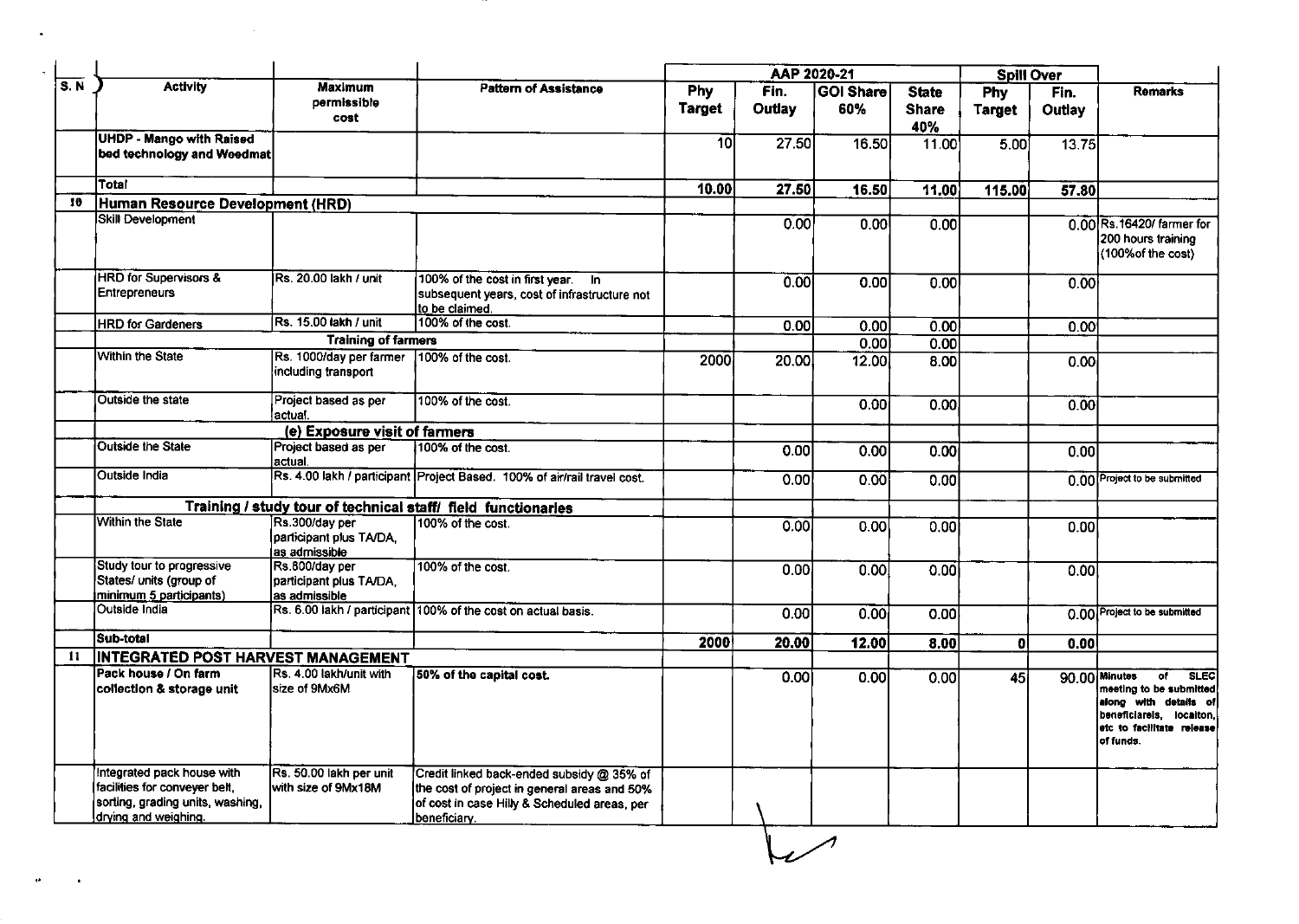|                         |                                                                 |                                                                                                   |                                                                                                                                                                                          |               | AAP 2020-21 |           |                     | <b>Spill Over</b> |                    |                                                                                                                                             |
|-------------------------|-----------------------------------------------------------------|---------------------------------------------------------------------------------------------------|------------------------------------------------------------------------------------------------------------------------------------------------------------------------------------------|---------------|-------------|-----------|---------------------|-------------------|--------------------|---------------------------------------------------------------------------------------------------------------------------------------------|
| S. No                   | <b>Activity</b>                                                 | <b>Maximum</b>                                                                                    | <b>Pattern of Assistance</b>                                                                                                                                                             | <b>Phy</b>    | Fin.        | GOI Share | <b>State</b>        | Phy               | Fin.               | Remarks                                                                                                                                     |
|                         |                                                                 | permissible<br>cost                                                                               |                                                                                                                                                                                          | <b>Target</b> | Outlay      | 60%       | <b>Share</b><br>40% | <b>Target</b>     | Outlay             |                                                                                                                                             |
|                         | a) General Area                                                 | Rs. 50.00 lakh per unit<br>with size of 9Mx18M                                                    | Credit linked back-ended subsidy @ 35% of<br>the cost of project in general areas and 50%<br>of cost in case Hilly & Scheduled areas, per<br>beneficiary.                                |               | 17.50       | 10.50     | 7.00                |                   | 17.50              |                                                                                                                                             |
|                         | b) Hilly Area                                                   | Rs. 50.00 lakh per unit<br>with size of 9Mx18M                                                    | Credit linked back-ended subsidy @ 35% of<br>the cost of project in general areas and 50%<br>of cost in case Hilly & Scheduled areas, per<br>İbeneficiarv.                               |               | 0.00        | 0.00      | 0.00                |                   | 0.00               |                                                                                                                                             |
|                         | Pre-cooling unit                                                | Rs. 25.00 lakh / unit with<br>capacity of                                                         | Credit linked back-ended subsidy @ 35% of<br>6MT. the cost of project in general areas and 50%<br>of cost in case Hilly & Scheduled areas, per<br>beneficiary.                           |               | 17.50       | 10.50     | 7.00                | 2                 | 17.50              |                                                                                                                                             |
|                         | Pre-cooling unit (Hilly areas)                                  | Rs. 25.00 lakh / unit with<br>capacity of                                                         | Credit linked back-ended subsidy @ 35% of<br>6MT. the cost of project in general areas and 50%<br>of cost in case Hilly & Scheduled areas, per<br>beneficiary.                           |               | 0.00        | 0.00      | 0.00                |                   | 0.00               |                                                                                                                                             |
|                         | Cold room (staging)                                             | MT capacity                                                                                       | Rs. 15.00 lakh/ unit of 30 Credit linked back-ended subsidy @ 35% of<br>the cost of project in general areas and 50%<br>of cost in case Hilly & Scheduled areas, per<br>beneficiary.     | 21            | 10.50       | 6.30      | 4.20                |                   | 21.00              |                                                                                                                                             |
|                         | Cold Storage (Construction, Expansion and Modernisation)        |                                                                                                   |                                                                                                                                                                                          |               |             |           |                     |                   |                    |                                                                                                                                             |
|                         |                                                                 |                                                                                                   | i) Cold storage units Type 1 - basic mezzanine structure with large chamber (of >250 MT) type                                                                                            |               |             |           |                     |                   |                    |                                                                                                                                             |
|                         | a) General Area                                                 | Rs. 8,000/MT, (max<br>5,000 MT capacity)                                                          | Credit linked back-ended subsidy @ 35% of<br>the cost of project in general areas and 50%<br>of cost in case Hilly & Scheduled areas, per<br>beneficiary.                                |               | 980.00      | 588.00    | 392.00              | 51                | 902.00             |                                                                                                                                             |
|                         | Ripening chamber<br>project in general areas                    | Rs. 1.00 lakh/MT.                                                                                 | Credit linked back-ended subsidy @ 35% of<br>the capital cost of<br>project in general areas and 50% in case of<br>Hilly & Scheduled<br>areas for a maximum of 300 MT per<br>beneficiary |               | 35.00       | 21.00     | 14.00               | 1.00              | $\overline{2}2.00$ |                                                                                                                                             |
|                         | Ripening chamber<br>project in Hilly areas                      | Rs. 1.00 lakh/MT.                                                                                 | -do-                                                                                                                                                                                     |               | 0.00        | 0.00      | 0.00                |                   | 0.00               |                                                                                                                                             |
|                         | <b>Evaporative / low energy</b><br>cool chamber (8 MT)          | Rs. 5.00 lakh/unit                                                                                | 50% of the total cost.                                                                                                                                                                   |               | 0.00        | 0.00      | 0.00                |                   |                    | 0.00 Minutes of SLEC meeting<br>to be submitted along with<br>details of beneficiareis.<br>locaiton, etc to facilitate<br>release of funds. |
|                         | Primary/ Mobile / Minimal processing unit                       |                                                                                                   |                                                                                                                                                                                          |               |             |           |                     |                   |                    | Project to be submitted                                                                                                                     |
| -1                      | Turmeric boilers(recommended<br>in VCA of Turmeric)             |                                                                                                   |                                                                                                                                                                                          |               |             | 0.00      | 0.00                | 20.00             | 36.00              |                                                                                                                                             |
| $\overline{\mathbf{2}}$ | Turmeric polishing drums<br>(recommended in VCA of<br>Turmeric) |                                                                                                   |                                                                                                                                                                                          |               |             | 0.00      | 0.00                | 14.00             | 9.38               |                                                                                                                                             |
|                         | Preservation unit (low cost)                                    | Rs.2.00 lakh/unit for new 50% of the total cost.<br>unit and Rs.1.00lakh/unit<br>for up-gradation |                                                                                                                                                                                          |               |             |           |                     |                   |                    |                                                                                                                                             |